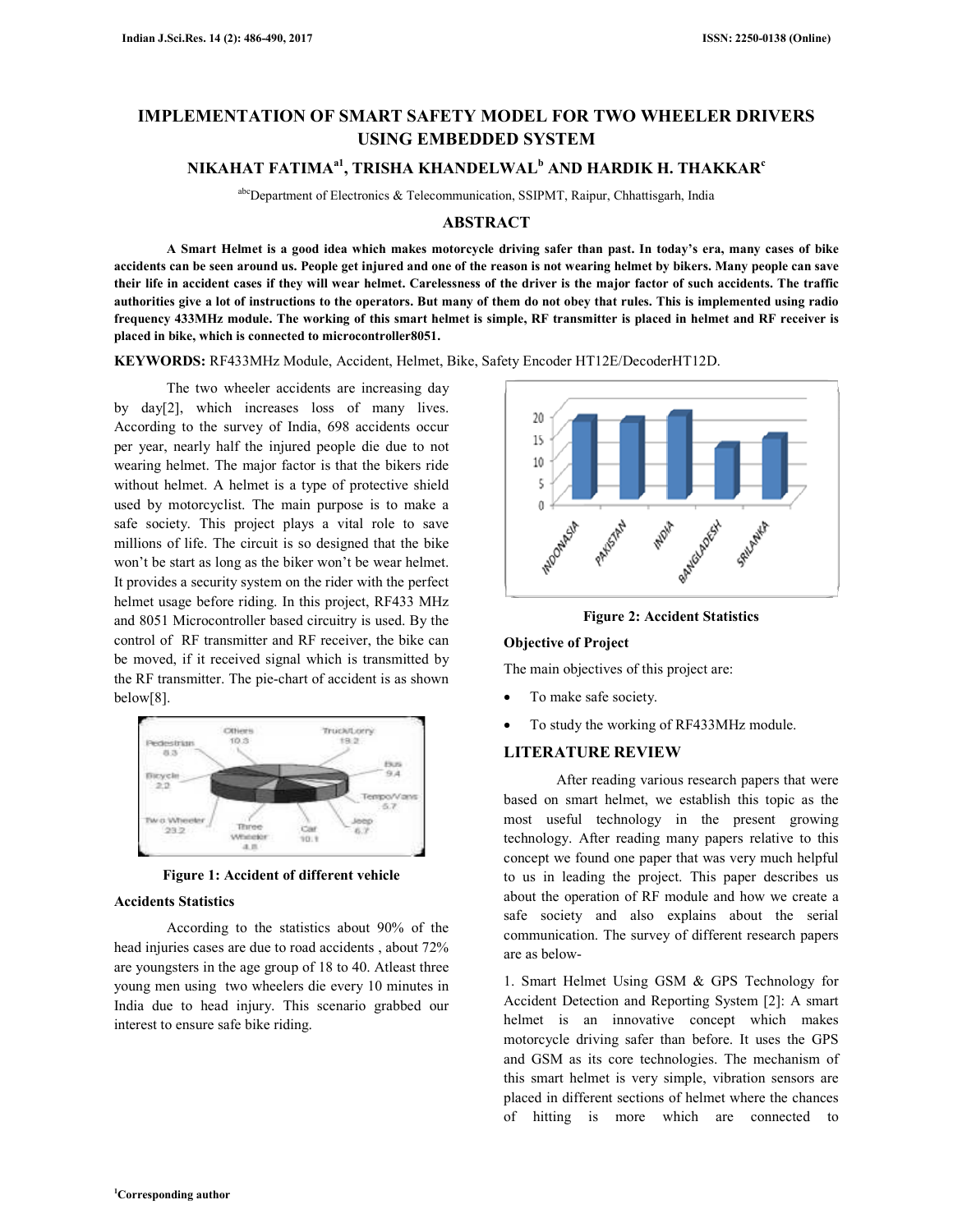microcontroller board. So when the rider crashes and the helmet hit the ground, these sensors sense and provide it to the microcontroller board, then controller extract GPS data using the GPS module that is integrated to it. When the data goes below the minimum stress limit then GSM module automatically sends alerting message to ambulance or family members. The hardware used in this system is alcohol sensor, GSM, GPS, microcontroller, pressure sensor and vibration sensor.

2. Alcohol Detection Using Smart Helmet System [3] :The system automatically checks whether the person is wearing the helmet and has non- alcoholic breath while driving. There is a transmitter at the helmet and a receiver at the bike. There is a switch used to sure the wearing of helmet on the head. The data to be transferred is coded with RF encoder and transmitted through radio frequency transmitter. The receiver at the bike collects the data and decodes it through RF decoder. MCU controls the function of relay and thus the ignition; it controls the engine through a relay and a relay interfacing circuit.

3. Smart Helmet for Indian Bike Rider [4] :This paper presents the smart helmet that makes sure that the rider cannot start the bike without wearing it. This helmet replaces the cable connections for wirelessly switching on a bike, so that the bike would not start without both the key and the helmet. A LED indicator is used to demonstrate the working of the model. The system is a simple telemetry system, which is activated with the help of a pressure that is applied to the inner side of the helmet when the rider wears it. The framework model uses DPDT electromechanical relay and hence there is some time lag in wearing the helmet and switching on of the circuit.

### **HARDWARE IMPLEMENTATION**

### **RF Module**

 RF module consists of RF transmitter and RF receiver. The RF transmitter/receiver operates at 433MHz. The RF receiver, receives signal which is transmitted by RF transmitter. This signal is basically serial data. The transmission occurs at the rate of 1Kbps to 10Kbps. The transmitted data is received by an RF receiver operating at the same frequency. The encoder and decoder pair is used in this project, which is used to encode the serial data into parallel data and vice versa respectively. This radio frequency (RF) transmission system employs Amplitude Shift Keying (ASK) with transmitter/receiver (Tx/Rx) pair operating at 433MHz. The transmitter module takes serial input and transmits these signals through RF transmitter. The transmitted

signals are received by the receiver module placed away from the source of transmission.



**Figure 3: RF Module** 

**Block Diagram** 



**Figure 4: Block Diagram of Project** 

#### **Sensor**

 It will sense the data when biker will wear helmet and then transmitted to the microcontroller. Microcontroller will send four bit parallel data to the RF transmitter through encoder IC.

### **Encoder HT12E**

 It will encode the four bit parallel data which are sent by microcontroller into serial data and will pass to the RF transmitter.



**Figure 5: Encoder HT12E** 

#### **RF Transmitter**

 It is basically connected with 8051 Microcontroller which is further connected with sensor. It works as a switch to control the receiver section (Bike Ignition). The parallel data which is sent by controller is then converted into serial data by encoder HT12E and then transmitted through RF transmitter.

### **RF Receiver**

 In RF receiver section the output data i.e. ignition controlled data will be connected to the RF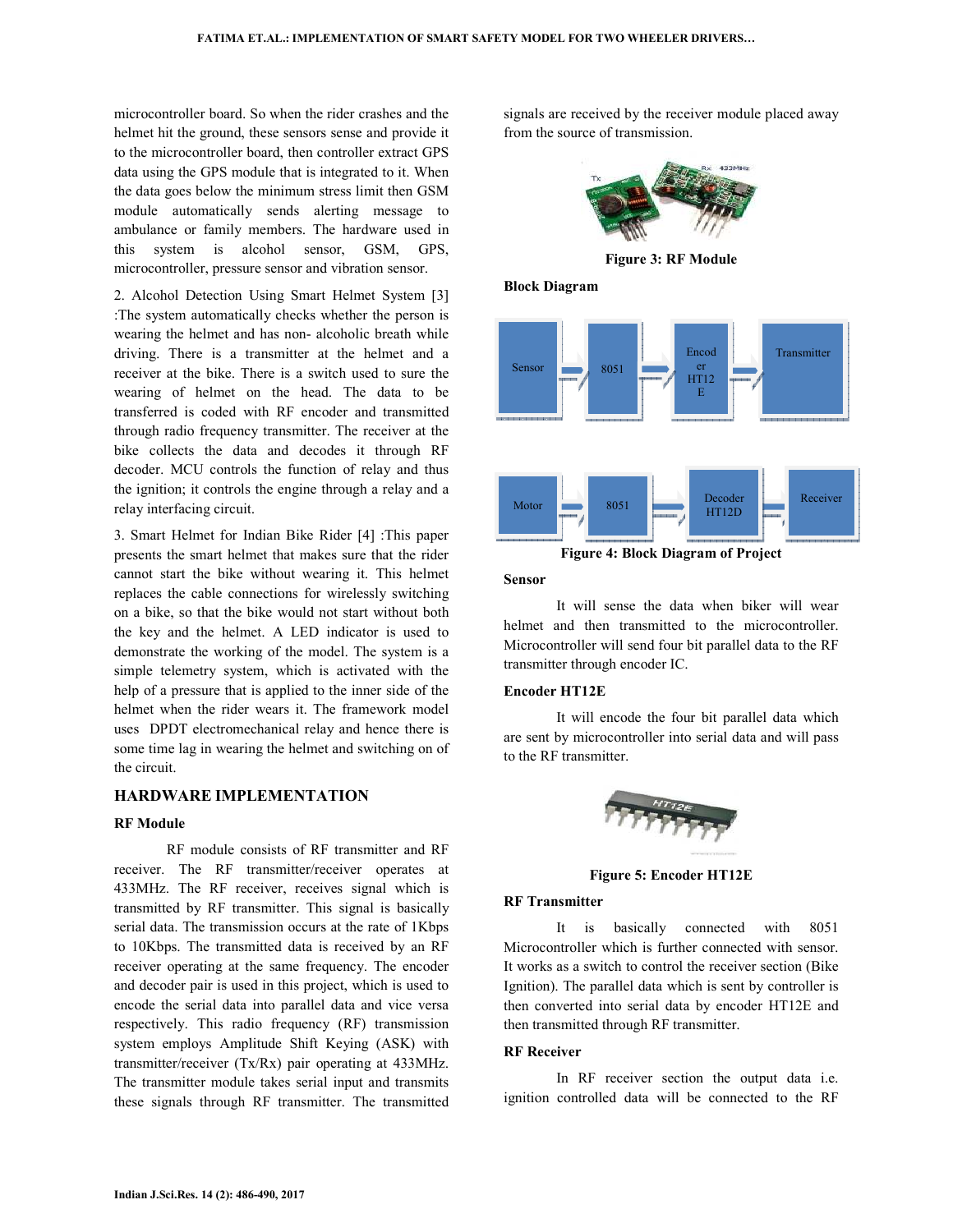receiver, and further connected to the microcontroller. And then received by the ignition board.

### **Decoder HT12D**

 It will decode serial data into four bit parallel data which will further send to the 8051 microcontroller.



**Figure 6: Decoder HT12D** 

### **RESULTS AND DISCUSSION**

 In this project, we have designed a transmitter and a receiver section. Whenever the biker will wear helmet, sensors sense the data and sent for the further process, hence the bike will start.



**Figure 7: Layout of Transmitter Circuit** 



**Figure 8: Transmitter Section** 



**Figure 9: Layout of Receiver Circuit** 



**Figure 10: Receiver Section** 

# **THE PROPOSED MODEL IN HELMET**

 The below figure shows the total setup of the helmet. In this helmet all the components are inbuilted like transmitter circuit which sends the data to the RF receiver.



**Figure 11: Proposed System of Helmet**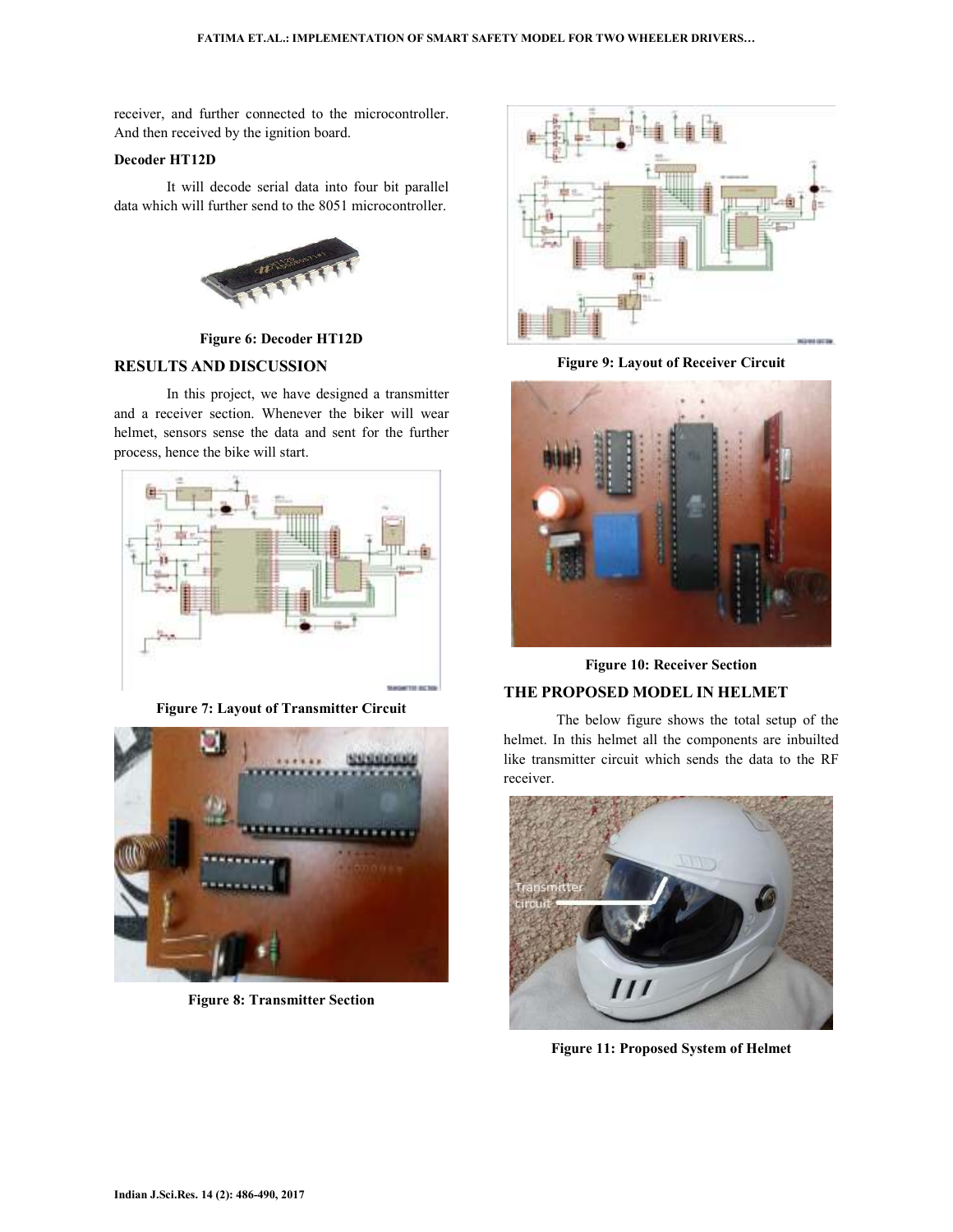### **THE PROPOSED MODEL IN BIKE**

 These section will be inbuilted inside the bike only.

The total setup will be shown in below figure.



**Figure 12: Proposed System of Bike** 

### **EXPECTED OUTCOME**

 Smart helmet for safe rider is designed with radio frequency connection, as user wear helmet an RF signal radiates from transmitter and these RF signal get received and synchronized with the help of address matching by the receiver section placed in the ignition switch of the bike and bike get started and bike stopped working as helmet keep out from head. This means that bike work properly till helmet keep on head.

### **APPLICATIONS**

- It is useful for school students.
- Useful for bikes and scooters for safety purpose.
- It is very helpful to protect life in accident case.
- Many cases of violated traffic rules can be reduced.

### **CONCLUSION AND FUTURE SCOPE**

 This system is very effective and efficient for the safety purpose of the user. Users have to wear helmet to ride two wheeler vehicle and hence traffic rules will follow with this. It provides a better security to the biker.

- In future, we can use GPS and GSM system to detect the location of the person.
- We can design alcohol\detector by using sensor.
- We can use vibration sensor to control the speed.
- We can also use a camera in helmet.

## **REFERENCES**

International Journal of Engineering Inventions e-ISSN: 2278-7461, p-ISSN: 2319-6491 Volume 4, Issue 10 [June 2015] PP: 06-11 www.ijeijournal.com PageA Solar Powered

Smart Helmet WithMultifeaturesMr.P.DileepKumar1, Dr.G.N.Kodanda Ramaiah2 Mr.A.Subramanyam3, Mrs.M.Dharani4.

- International Journal of Electrical and Electronics Research ISSN 2348-6988 (online) Vol. 2, Issue 4, pp: (122-127), Month: October - December 2014, Available at: www.researchpublish.com Page | 122 Research Publish Journals Smart Helmet Using GSM &GPS Technology for Accident Detection and Reporting System Manjesh N1, Prof. Sudarshan Raj2.
- SudharsanaVijayan, Vineed T Govind, Merin Mathews, SimnaSurendran, Muhammed Sabah, "Alcohol detection using smart helmet system", IJETCSE, Volume 8 Issue 1 –APRIL 2014.
- R. Prudhvi Raj, Ch. Sri Krishna Kanth, A. BhargavAdityaand K. Bharath, "Smart-tec Helmet," AEEE, India.
- The 8051 microcontroller and the embedded system design" by Mazidi and Mazidi.
- International Journal of Science and Research (IJSR) ISSN (Online): 2319‐7064 Volume 3 Issue 3, March 2014.
- IJRET: International Journal of Research in Engineering and Technology eISSN: 2319-1163 | pISSN: 2321-7308 Volume:04 Issue: 05 | May-2015, Available @http://www.ijret.org 46 MICROCONTROLLER BASED SMART WEAR FOR DRIVER SAFETY Abhinav Anand1, Kumar Harsh2, Kushal Kumar3, Sourav Gouthi4.
- International Journal of Current Trends in Engineering & Research (IJCTER)e-ISSN 2455–1392 Volume 2 Issue 5, May 2016 pp. 291 – 296Scientific Journal Impact Factor : 3.468http://www.ijcter.com@IJCTER-2016, All rights Reserved 291Helmet Sensing Speed Controller DeviceProf G B Gour1, Poojashree M2, Chetan P Math3, Archit Jain4, Aditya A D5.
- "8051 Microcontroller Architecture, programming and application" by KENNETH JAYALA ATMEL 89S52 Data sheets.
- International Research Journal of Engineering and Technology (IRJET) e-ISSN: 2395 -0056 Volume: 02 Issue: 02 | May-2015 www.irjet.net p-ISSN: 2395-0072 © 2015, IRJET.NET- All